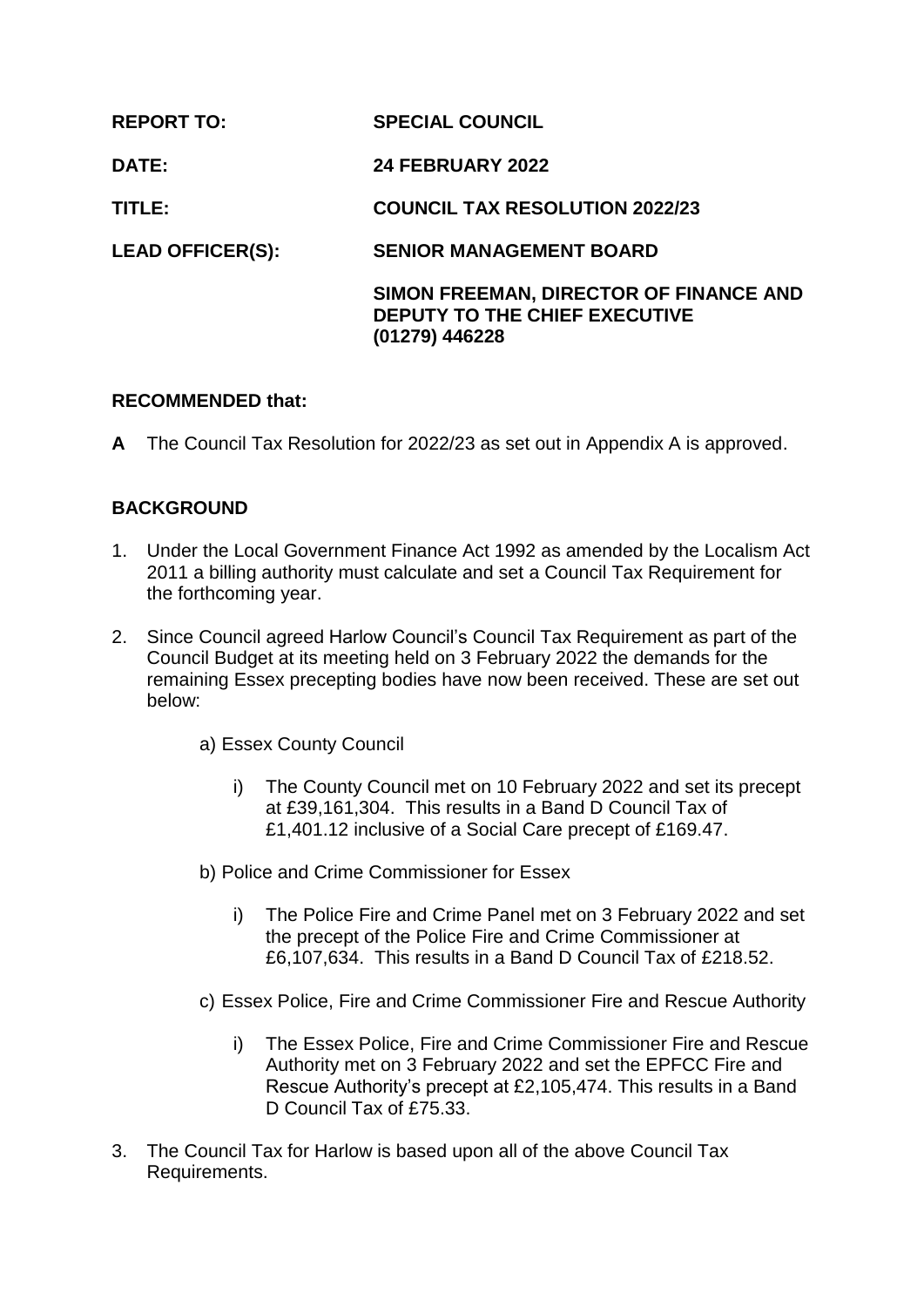4. Under the Localism Act 2011 a Council Tax referendum is required if an authority's Council Tax increase in 2022/23 exceeds the Council Tax excessiveness principles. The Secretary of State has set a threshold of 2.0% or £5.00 for the purposes of determining if an increase is excessive for all English billing authorities. Harlow's relevant basic amount of Council Tax (as set out in section 52ZX of the 1992 Act) was £288.90 in 2021/22 and is proposed to be £288.90 in 2021/22 which represents a Zero Council Tax increase. As such the Council is not required to hold a referendum under the principles approved under Section 52ZB Local Government Finance Act 1992.

## **ISSUES/PROPOSALS**

5. The Council Tax Resolution is set out at Appendix A and, if approved, the total Band D Council Tax will be as follows:

|                                                    | 2021/22<br>£ | 2022/23<br>£ | <b>Increase</b> | <b>Increase</b><br>% |
|----------------------------------------------------|--------------|--------------|-----------------|----------------------|
| <b>Harlow Council</b>                              | 288.90       | 288.90       | 0.00            | 0.00%                |
| <b>Essex County Council</b>                        | 1,340.91     | 1,401.12     | 60.21           | 4.49%                |
| <b>PCC for Essex</b>                               | 208.53       | 218.52       | 9.99            | 4.79%                |
| <b>EPFCC Fire &amp;</b><br><b>Rescue Authority</b> | 73.89        | 75.33        | 1.44            | 1.95%                |
| Total                                              | 1,912.23     | 1,983.87     | 71.64           | 3.75%                |

## **IMPLICATIONS**

#### **Strategic Growth and Regeneration**

None specific.

**Author: Andrew Bramidge, Director of Strategic Growth and Regeneration** 

#### **Finance**

The resolution enables the 2022/23 Council Tax to be set as required under the legislation.

**Author: Simon Freeman, Deputy to the Chief Executive and Director of Finance**

**Housing** As contained in the report. **Author: Andrew Murray, Director of Housing** 

**Communities and Environment** None specific. **Author: Jane Greer, Director of Communities and Environment**

**Governance and Corporate Services**

As contained in the report.

**Author: Simon Hill, Director of Governance and Corporate Services**